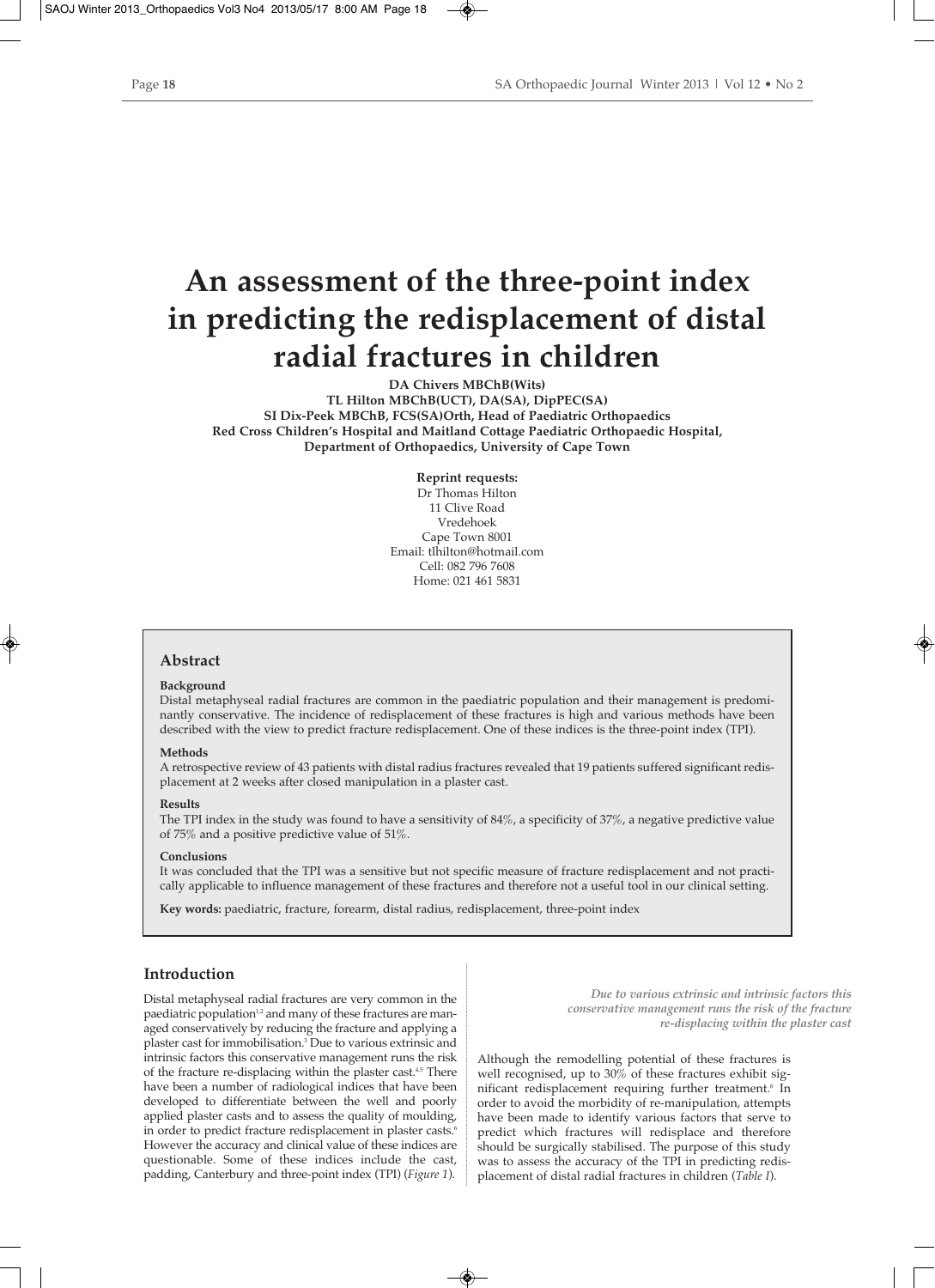

## *Table I: Factors that predispose to fracture displacement and therefore require surgery2,3,4,6*

|    | 1. Accuracy of initial reduction                                         |
|----|--------------------------------------------------------------------------|
|    | <b>2.</b> Initial complete displacement                                  |
|    | 3. Associated ulna fracture                                              |
|    | 4. Loss of cast fixation                                                 |
|    | <b>5.</b> Experience of the surgeon                                      |
| 6. | Type of anaesthesia - conscious sedation risk factor for<br>displacement |
|    | 7. Poor moulding                                                         |
|    | 8. Excessive padding                                                     |



*Figure 2. Measurement of TPI*

## **Rationale behind the TPI**

The TPI was originally designed according to the basic principles of cast treatment: three-point fixation and reduction accuracy in terms of the contact area of the fragments in the fracture site<sup>3</sup> (*Figure 2*).

The critical gaps were selected on the basis of the most important points in the cast that maintain the reduction against the common displacement forces. On an AP radiograph, 'Y' should be the narrowest radial-side gap between the cast and the skin around the radiocarpal joint or at the level of the scaphoid bone; 'X' should be the narrowest ulna-side gap between the cast and the skin within 1 cm of the fracture line; and 'Z' should be the narrowest radial-side gap about 3–5 cm proximal to the fracture site.<sup>3</sup>

On a lateral view, 'A' should be the narrowest dorsalside gap between the cast and the skin around the radiocarpal joint or the proximal carpal row; 'B' should be the narrowest volar-side gap between the cast and the skin within 1 cm of the fracture line; and 'C' should be the narrowest dorsal-side gap about 3–5 cm proximal to the fracture site.<sup>3</sup>

Dividing the sums by the contact length of the fracture fragments in each plane provides proportionality for the index, which prevents measurement errors due to magnification of the plain radiographs<sup>3</sup> (Table II).

## **Methods**

A retrospective review of 65 patients of both sexes under the age of 13 years for a period of one year from January 2011 to January 2012 was conducted. Only dorsally angulated or translated fractures were included in the study. Patients that had compound injuries or physeal injuries were not included. Twenty-two patients were excluded because of loss to follow-up or absence of a complete series of X-rays, leaving 43 patients for this analysis.

All patients that were involved in the study had their fractures reduced in theatre by an orthopaedic registrar under general anaesthesia. An above-elbow plaster cast was applied in stages with appropriate moulding of the plaster. The forearm was placed in neutral alignment. An image intensifier was used to confirm the reduction. Patients that went to theatre were observed post-operatively for any neurovascular complications before discharge. All post-reduction X-rays and plasters were reviewed by an orthopaedic consultant.

Follow-up X-rays were done at 2 weeks and 6 weeks. If significant displacement was noted at the 2-week interval, patients were re-admitted for remanipulation in theatre. Significant displacement was defined as: ≥10 degrees of dorsal angulation; ≥5 degrees of radial deviation; ≥3 mm of translation; or a combination of ≥2 mm of translation and ≥5 degrees of angulation. These were the criteria described by Alemdaroğlu in his original article3 (*Table III*).

The TPI was measured on the initial post-reduction Xray taken in theatre by the image intensifier. All TPI results, 2- and 6-week measurements were tabulated and analysed using the Shapiro-Wilk statistical test to determine normality of the data. Statistical analyses were performed using Stata version 12.1(Statacorp LP, 4905 Lakeway Drive, College Station, TX 77845, USA) using p≤0.05 to determine statistical significance.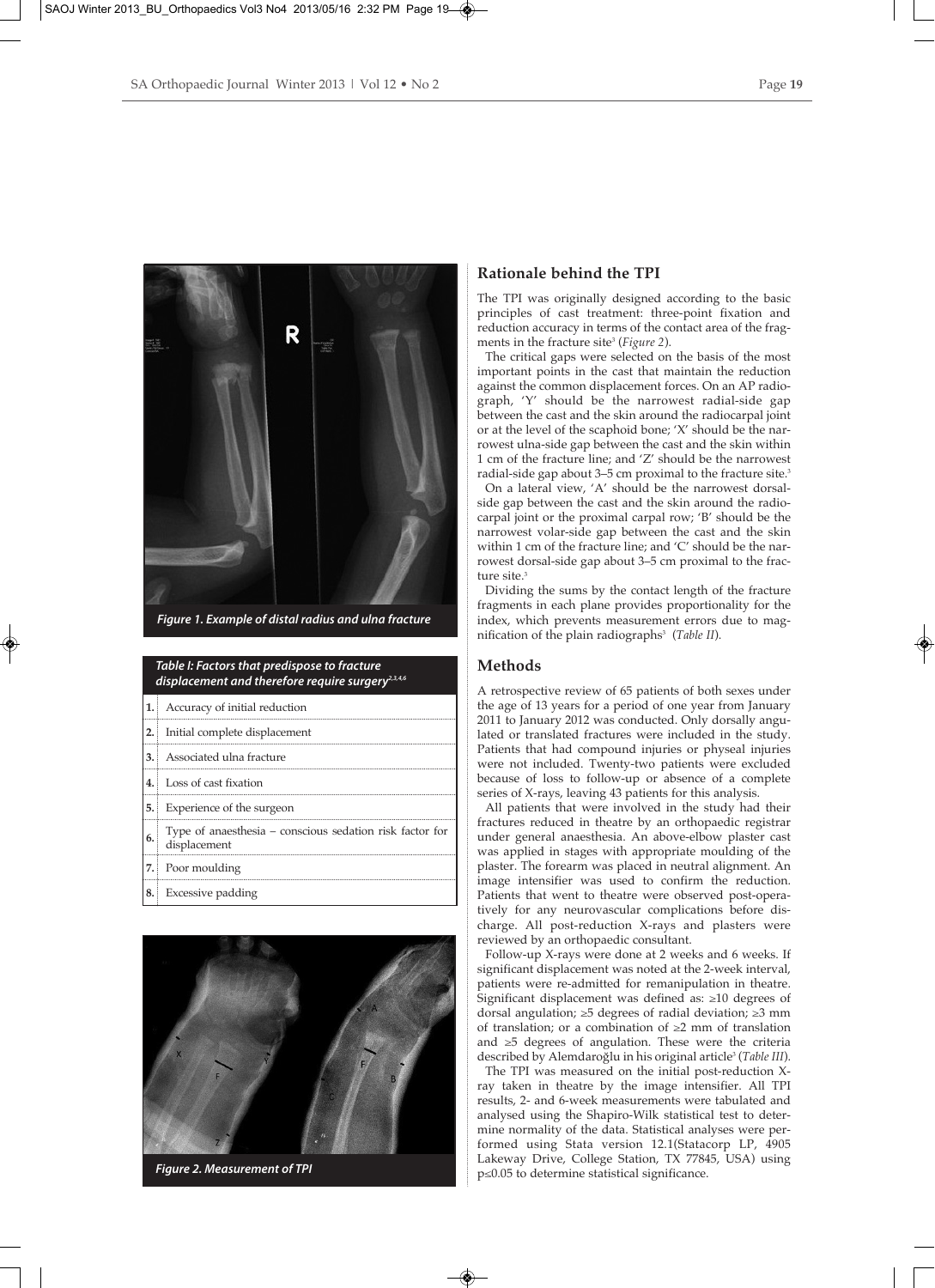| Table II: Summary of different indices, their methods and values <sup>3</sup> |                                                                                                                                                                                                                                                                                                                          |                                                     |  |
|-------------------------------------------------------------------------------|--------------------------------------------------------------------------------------------------------------------------------------------------------------------------------------------------------------------------------------------------------------------------------------------------------------------------|-----------------------------------------------------|--|
| <b>Index</b>                                                                  | Method                                                                                                                                                                                                                                                                                                                   | Value                                               |  |
| Cast index                                                                    | Inner diameter of cast on lateral radiograph divided by the inner diameter of cast on<br>anteroposterior (AP) radiograph. Measurements taken at the fracture site.                                                                                                                                                       | $< 0.8$ or 0.7                                      |  |
| Padding index                                                                 | Dorsal fracture-site gap divided by the maximum interosseous width on the AP<br>radiograph.                                                                                                                                                                                                                              | 0.3                                                 |  |
| Canterbury<br>index                                                           | Cast index $+$ padding index.                                                                                                                                                                                                                                                                                            | 1.1                                                 |  |
| Gap index                                                                     | Radial fracture-site gap + ulna fracture site gap. This number is then divided by the inner<br>diameter of cast in AP plane.<br>Dorsal fracture-site $gap + volar$ fracture-site gap. This number is then divided by the inner<br>diameter of cast in lateral plane.                                                     | 0.15                                                |  |
| Three-point<br>index                                                          | [(Distal radial gap + ulna fracture-site gap + proximal radial gap) divided by the<br>measured contact between fracture fragments in transverse projection<br>[(Distal dorsal gap + volar fracture-site gap + proximal dorsal gap) divided by the<br>measured contact between fracture fragments in sagittal projection] | 0.8<br>$TPI =$<br>$[(X+Y+Z) / F]$<br>$+[(A+B+C)/F]$ |  |

|  | Table III: Values for significant displacement <sup>3</sup> |
|--|-------------------------------------------------------------|
|--|-------------------------------------------------------------|

| $\geq$ 10 degrees of dorsal angulation                                          |
|---------------------------------------------------------------------------------|
| $\geq$ 5 degrees of radial deviation                                            |
| $ 3.  \geq 3$ mm of translation                                                 |
| Combination of $\geq 2$ mm of translation and $\geq 5$ degrees of<br>angulation |

## **Results**

The initial sample group included 65 patients, all with dorsally angulated or translated distal radius fractures. Twenty-two patients were excluded due to a loss of follow-up or were excluded due to an incomplete series of Xrays. The final number of patients in the study was 43.

The fracture was assessed as either being dorsally angulated or translated. Most of the patients had fractures that were translated dorsally at 62% (27 of 43 patients). The rest at 38% (16 of 43 patients) were dorsally angulated. The average dorsal angulation was measured at 24 degrees (range 10–40 degrees). Seventy-two per cent of the patients had ipsilateral radius and ulna fractures. The least common fracture configuration was an isolated translated radius fracture.

Of the total number of patients (43), 19 (44%) had significant redisplacement at 2 weeks. Not all the significantly redisplaced fractures were remanipulated. Of the 19 patients only five were taken back to theatre for remanipulation of their fractures. Of these five, one patient's fracture was deemed too unstable to be placed in plaster alone and was fixed surgically (*Table IV*).

Anatomical reduction was achieved in 93% of the patients. The mean TPI in the series was 1.08 (range 0.45 to 2.2). Thirty-one of the 43 patients had a TPI greater than 0.8 (72%). Of the 31 patients that had a poor TPI, 16 (52%) significantly redisplaced at the 2-week follow-up. Of the 12 patients that had a good TPI, three (25%) redisplaced.

| Table IV: Summary of fracture types analysed |
|----------------------------------------------|
|                                              |

|                     | Radius<br>isolated | Radius/<br>ulna |
|---------------------|--------------------|-----------------|
| Translated (mm)     |                    | רי              |
| Angulated (degrees) |                    |                 |

Of the five patients that were remanipulated in theatre due to significant displacement, the average post-manipulation TPI was 0.79 (range 0.73–0.9). None of the remanipulated fractures displaced at their 2- or 6-week follow-up.

When looking at the sensitivity and specificity the Receiver Operator Characteristic curve (ROC) was plotted showing their relationship; the area under the curve was calculated at 70.72 (*Figure 3*).

The sensitivity of the TPI is 84% (60.4–96.6) and the specificity is 37% (18.8–59.4). The TPI had a positive predictive value of 51% (33.1–69.8) and negative predictive value of 75% (42.8–94.5) (*Table V*).

## **Discussion**

Distal radial fractures in children are common and the majority are treated conservatively by closed manipulation and plaster casting with the type of plaster cast (i.e., above vs below elbow casts) not influencing the risk of displacement.<sup>1-3,7,8</sup> The reasons for this are to avoid the morbidity of surgery and the remodelling potential of a child's metaphysis is great.3 However the maintenance of anatomical alignment, which is essential for a good functional<sup>1</sup> and cosmetic outcome, is difficult in some fractures. The result may be that the fracture redisplaces, malunites and has a poor functional outcome.<sup>2,9</sup> Previously a poor functional outcome was thought not to happen;<sup>1</sup> however, recent studies have concluded that even temporary restriction in movement and an abnormal appearance is unsatisfactory for both children and their parents.<sup>9</sup> It is these unstable fractures that require identification and more aggressive treatment with surgery and K-wire fixation.<sup>7,9,10</sup>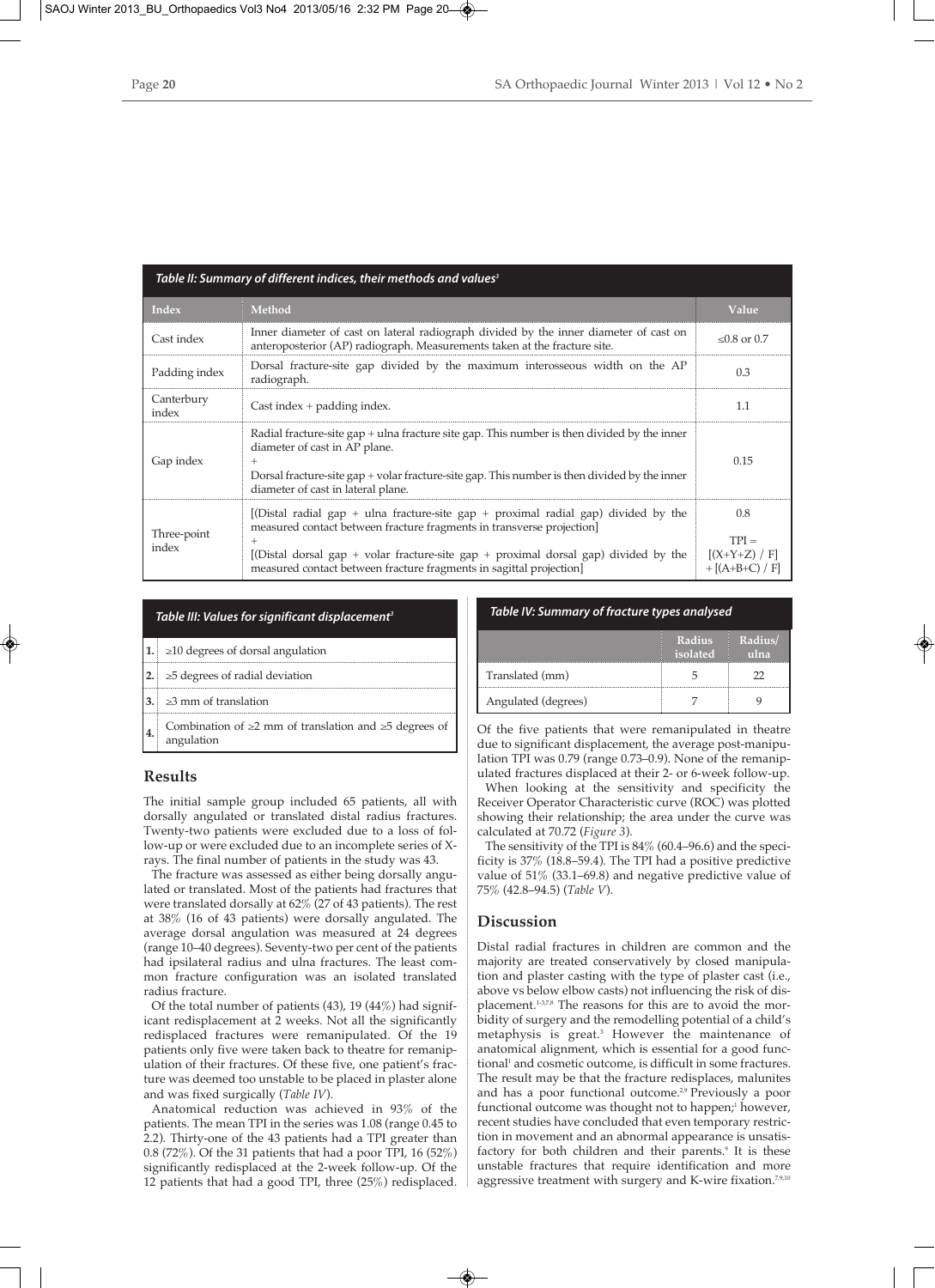

*Figure 3. ROC curve depicting the optimal sensitivity and specificity for the TPI*

*Table V: The significantly displaced fractures and their TPI*

|                                                       | TPI |                         |              |
|-------------------------------------------------------|-----|-------------------------|--------------|
|                                                       |     | $TPI > 0.8$ $TPI < 0.8$ | <b>Total</b> |
| Significantly displaced<br>at 2-week follow-up        | 16  |                         | 1 Q          |
| Not significantly<br>displaced at 2-week<br>follow-up | 15  |                         | 74           |
| Total                                                 |     |                         |              |

That being said surgery carries with it its own set of problems which include pin tract sepsis, hypertrophic scarring and neuropraxia.<sup>9</sup> The dilemma for the surgeon lies in deciding which fractures to manage conservatively and which to fix surgically. The literature is full of ways in which to try and predict which fractures will need surgery and which will not – factors such as fracture pattern, displacement, associated fractures and, of course, plaster indices.2-4,7,10,11

The TPI has been purported to have considerably greater sensitivity, specificity, and positive and negative predictive values compared with other radiographic methods of determining poor casting and/or moulding technique.<sup>3</sup> The reason suggested for it being a good measure is that it is based on the three-point fixation principle, reduction accuracy at the fracture site as well as taking into consideration the proximal and distal ends of cast fixation.<sup>3</sup>

Our interest in the TPI was to confirm its accuracy and to decide how it could influence our management of distal radius fractures.

In order to ensure that our study would be comparable to the one in which the TPI was first described, we made sure that the distal radial fractures included in our study were managed in a similar way. There were some slight differences however and we feel that these could only add strength to the study. One of these differences was the fact that the patients underwent a general anaesthetic for the manipulation of their fractures while the previous study used conscious sedation. Type of sedation has been said to be a factor resulting in redisplacement of distal radius fractures after conservative treatment.<sup>4,12</sup> Only angulated and displaced fractures were included to ensure that no intrinsic stability of the fracture itself could influence the chance of redisplacement.<sup>4</sup> All of the patients were under the age of 13 years and were treated within 24 hours of presenting to our hospital. Lastly we ensured that a high percentage of fractures were anatomically reduced after manipulation, which is an important prerequisite for prevention of redisplacement using conservative treatment.<sup>1</sup>

Once we were satisfied we were analysing a comparable group of patients we looked at the practicality of measuring the TPI. In our setting both printed films and digital images were available for analysis. Any measurements taken on a digital format were to the nearest millimetre and so there was no difference between measurements taken this way and those taken with a standard goniometer. What we did feel to be an issue was deciding where the plaster ended and the skin began. In some circumstances the difference was clear but in others, due to overlapping plaster, it proved difficult. This must be highlighted as a limitation to our study and the measurement of the TPI, despite a contrasting difference to the original authors' description of excellent interand intra-observer reliability in reproducing accurate measurements using the TPI.3

Having performed a retrospective study, there was no education about the TPI or increased attention to ensuring meticulous plaster technique prior to registrars in the unit treating these fractures. This is important as casting indices as a whole have been designed in order to assess the quality of plaster application which in itself is a predictor of fracture redisplacement.<sup>6</sup> We feel that this is a strength of the study as it would allow for the TPI to be truly tested. We wished to accurately assess without any form of bias the ability of the TPI to assess proficiency of plaster moulding and hence predict fractures that will redisplace based on poor moulding technique.<sup>6</sup> From our results we have concluded that this is not the case. There must therefore have been another reason for those plasters with an acceptable TPI to have displaced, and vice versa.

A possible failing of our study could be the relatively small number of patients that were included. Although the initial number of distal radial fractures in the time period we specified was high we wanted to ensure that the study group included only those for which the TPI was designed.

We also found it impractical to measure the index when it mattered most, i.e. in theatre. If the index were to be too large one still has the opportunity to redo the plaster in theatre, improve the index and ensure a plaster that will hold the fracture in position for the duration of treatment. Practically though many of these cases are performed after-hours where transfer to a digital format or printing of the X-rays for measurement is impractical, not to mention time-consuming when the patient is still under anaesthesia. On the image from the intensifier it was felt that the image was not clear enough to accurately take measurements. This is a limitation in this study and in the use of the TPI in our setting as the index depends entirely on the accurate measurement of the points between skin and plaster.

> *We found it impractical to measure the index when it mattered most, i.e. in theatre*